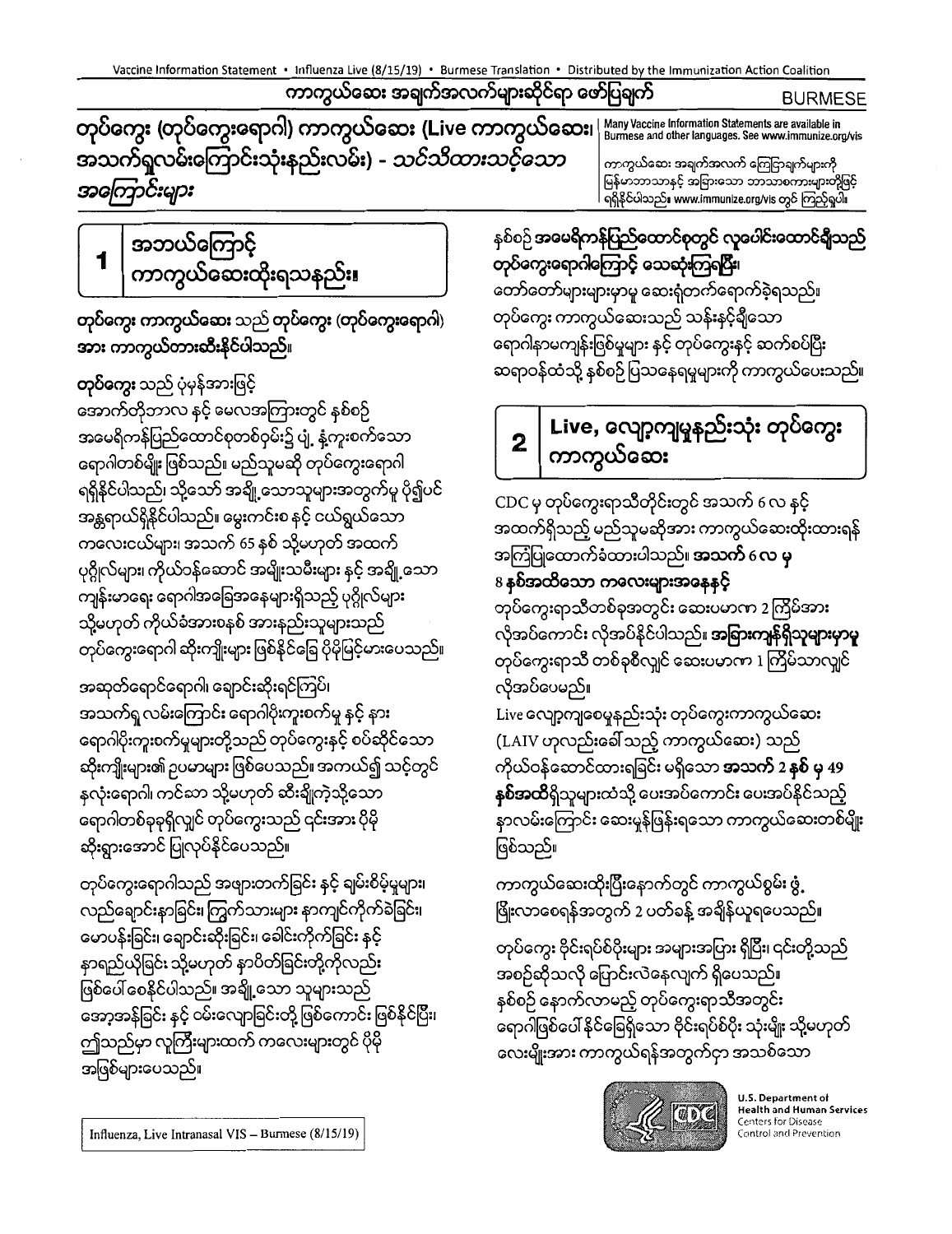**စောင့်ရှောက်မှုများ လိုအပ်သည့်** ပုဂ္ဂိုလ်များဖြစ်ခြင်း။ • အသက် 5 နှစ် သို့မဟုတ် အထက်ဖြစ်ပြီး ပန်းနာရောဂါ ရှိနေခြင်း။

လိုအပ်သည့် **ပြင်းထန်စွာ ကိုယ်ခံအားညိုနိုင်းမူအတွက်** 

- **အသက် 2 နှစ် မှ 4 နှစ်အရွယ် ကလေးတစ်ဦး** ဖြစ်ခြင်း။ • လွန်ခဲ့သော 48 နာရီအတွင်း **တုပ်ကွေး အင်တီဗာရယ်လ် ဆေးငါးအား** သောက်သုံးထားခြင်း။ • အကာအကွယ်ပြုထားသော ပတ်ဝန်းကျင်တစ်ခုအား
- ပ**န်းနာရောဂါ သို့မဟုတ်** ပြီးခဲ့သည့် 12 လတာ ကာလအတွင်း အသက်ရှူလမ်းကြောင်း ရောဂါ ရှိခဲ့ဖူးသည့်
- အားနည်းသော ကိုယ်ခံအားစနစ် ရှိနေခြင်း။
- အသက် 2 နစ် မှ 17 နစ် အရွယ်အထိရှိသော ကလေး သို့မဟုတ် မှီးကောင်ပေါက်အရွယ်တစ်ဦးသည် အက်စပရင် သို့မဟုတ် အက်စပရင် ပါဝင်သော ထုတ်ကုန်ပစ္စည်းများအား သုံးစွဲနေရခြင်း။
- ယခင်က တုပ်ကွေး ကာကွယ်ဆေး ဆေးတစ်ကြိ<mark>မ်</mark> ထိုးပြီးနောက် ဓါတ်မတည့်သည့် တုန့်ပြန်မှု ဖြစ်ခဲ့ဖူးလျှင် သို့မဟုတ် ပြ**င်းထန်သော အသက်အန္တရာယ်** ရှိန်းခြောက်သည်အထိ ဓါတ်တုန့်ပြန်မှုတစ်စုံတစ်ရာ ရှိခဲ့ဖူးခြင်း။
- **ကိုယ်ဝန်**ဆောင်ထားရကြောင်း။
- အသက်2 **နှစ်အောက်ဖြစ်လျှင် သို့မဟုတ်** 49 **နှစ်အထက်ဖြစ်လျှင်** ထိုသို့ အသက်အရွယ်ရှိကြောင်း။
- သင်၏ ကာကွယ်ဆေးထိုးပေးမည့်သူထံသို့ အောက်ပါအချက်များအား ပြောပြပါ -
- အကယ်၍ ကာကွယ်ဆေးထိုးမည်ဆိုလျှင်
- သင်၏ ကျန်းမာရေးစောင့်ရှောက်မှု 3 ထောက်ပံ့သူဖြင့် ပြောဆိုဆွေးနွေးပါ

တုပ်ကွေး ကာကွယ်ဆေးကို အခြားသော ကာကွယ်ဆေးများ နှင့် တချိန်တည်း ပေးနိုင်သည်။

## မဖြစ်ပေါ် စေနိုင်ပေ။

တုပ်ကွေး ကာကွယ်ဆေးသည် **တုပ်ကွေးရောဂါအား** 

တုပ်ကွေး ကာကွယ်ဆေးအား ပြုလုပ်ရသည်။ တစ်ခါတစ်ရံတွင် ကာကွယ်ဆေးသည် ဤဗိုင်းရပ်စ်ပိုးများဖြင့် အတိအကျ ကိုက်ညီမှု မရှိသည့်တိုင် အချို့သော ကာကွယ်မှုများကိုမူ ထောက်ပံ့ပေးနိုင်ဆဲဖြစ်သည်။

> ပြဿနာများ နှင့် ခေါင်းကိုက်ခြင်းတို့ ဖြစ်ပေါ်နိုင်ပေသည်။ • အော့အန်ခြင်း၊ ကြွက်သား နာကျင်ကိုက်ခဲမှုများ၊ အဖျားတက်ခြင်း၊ လည်ချောင်းနာခြင်း နင့် ချောင်းဆိုးခြင်းတို့သည် အခြားသော ဖြစ်နိုင်ခြေရှိသည့် ဘေးထွက်ဆိုးကျိုးများ ဖြစ်သည်။

ကာကွယ်ဆေး တုံ့ပြန်မှု အန္တရာယ်များ 4

• LAIV ရယူပြီးသည့်နောက်တွင် နာရည်ယိုခြင်း သို့မဟုတ်

နာလမ်းကြောင်း ပိတ်ခြင်း၊ အသက်ရှလမ်းကြောင်း

သင့်ကျန်းမာရေး စောင့်ရှောက်သူမှ အသေးစိတ် အချက်အလက်များ သင့်အား ပေးအပ်နိုင်ပါသည်။

အအေးမိခြင်း ကဲ့သို့ အသေးစား နာမကျန်းမှုရှိသူများသည် ကာကွယ်ဆေး ထိုး၍ရကောင်း ရနိုင်သည်။ အသင့်အတင့် သို့မဟုတ် အပြင်းအထန် နေမကောင်းသူများသည် တုပ်ကွေး ကာကွယ်ဆေး မထိုးမီ နေပြန်ကောင်းလာသည်အထိ စောင့်သင့်သည်။

အချို့သော လူနာများအတွက်မူ live, လျော့ကျစေမှုနည်းသုံး တုပ်ကွေး ကာကွယ်ဆေးထက်ဆိုင်လျှင် အခြားအမျိုးအစား တုပ်ကွေး ကာကွယ်ဆေး (inactivated သို့မဟုတ် recombinant အမျိုးအစား တုပ်ကွေး ကာကွယ်ဆေး) သည် ပိုမို သင့်တော်မှု ရှိကောင်း ရှိနိုင်ပေသည်။

အချို့သော ဖြစ်ရပ်များတွင် သင်၏ ကျန်းမာရေး စောင့်ရှောက်သူသည် တုပ်ကွေး ကာကွယ်ဆေး ထိုးမှုကို နောက်တကြိမ်ဆေးခန်းလာသည်အထိ ရွေဆိုင်းရန် ဆုံးဖြတ်နိုင်သည်။

- ယခင်က တုပ်ကွေး ကာကွယ်ဆေး ဆေးတစ်ကြိမ် ရယူပြီးနောက် ရက်သတ္တပတ် 6 ပတ်အတွင်း (Guillain-Barré Syndrome, GBS) ရောဂါလက္စကာစု ဖြစ်ပေါ် ခဲ့ဖူးခြင်း။
- ငုပ်လျှိုးနေသည့် ဆေးဘက်ဆိုင်ရာ ရောဂါအခြေအနေများ၊ ဉပမာအားဖြင့် လူများအား တုပ်ကွေးနှင့် စပ်ဆက်သည့် ပြင်းထန်သော ဆိုးကျိုးများ (**အဆုတ်ရောဂါ၊ နှလုံးရောဂါ၊** ကျောက်ကပ်ရောဂါ၊ ကျောက်ကပ် သို့မဟုတ် အသည်း ပုံမှန်မဟုတ်မှုများ၊ အာရုံကြော သို့မဟုတ် အာရုံကြောကြွက်သားဆိုင်ရာ သို့မဟုတ် ဇီဝဖြစ်စဉ်ဆိုင်ရာ မူမမှန်ဖြစ်မှုများ အစရှိသည်တို့ကဲ့သို့သော အခြေအနေများ) ဖြစ်ပေါ် စေနိုင်သည့် ငုပ်လျှိုးနေသော အခြေအနေများ ရှိနေခြင်း။